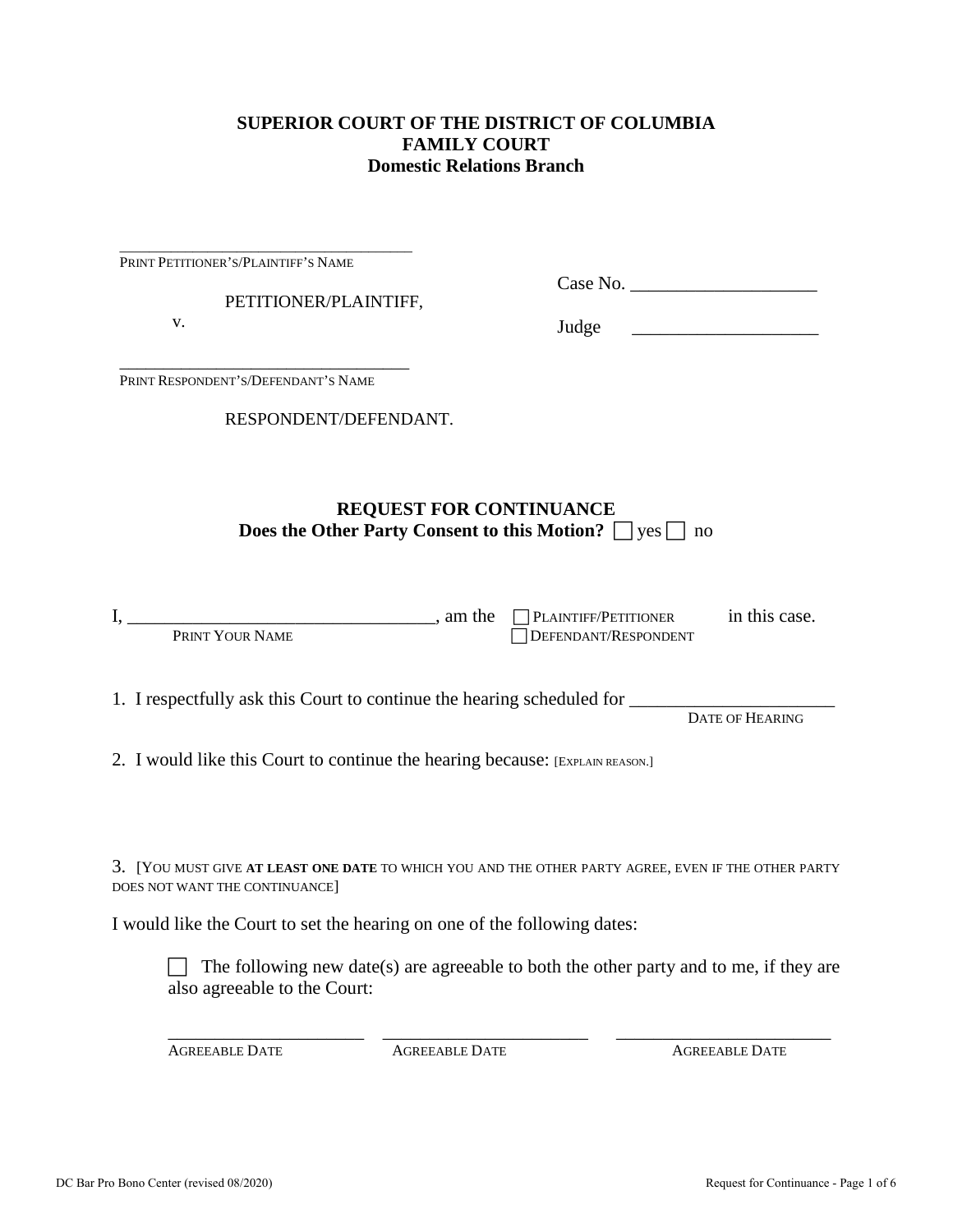$\Box$  I was able to reach the other party or his/her attorney, but s/he refused to agree to a new date. The following dates are agreeable to me, if they are also agreeable to the Court:

\_\_\_\_\_\_\_\_\_\_\_\_\_\_\_\_\_\_\_\_\_ \_\_\_\_\_\_\_\_\_\_\_\_\_\_\_\_\_\_\_\_\_\_ \_\_\_\_\_\_\_\_\_\_\_\_\_\_\_\_\_\_\_\_\_\_\_

AGREEABLE DATE AGREEABLE DATE AGREEABLE DATE

I tried but was unable to reach the other party. The following dates are agreeable to me, if they are also agreeable to the Court:

\_\_\_\_\_\_\_\_\_\_\_\_\_\_\_\_\_\_\_\_\_ \_\_\_\_\_\_\_\_\_\_\_\_\_\_\_\_\_\_\_\_\_\_ \_\_\_\_\_\_\_\_\_\_\_\_\_\_\_\_\_\_\_\_\_\_\_ AGREEABLE DATE AGREEABLE DATE AGREEABLE DATE AGREEABLE DATE

# **Request for Relief**

**I RESPECTFULLY REQUEST that** the Court grant my Request for Continuance.

**I ALSO REQUEST that the Court award any other relief it considers fair and proper.**

DO NOT

 $I \cap$  Do request an oral hearing in front of the judge on this motion.

I declare under penalty of perjury that the foregoing is true and correct*.* 

*If this document is to be signed outside the geographic boundaries of the United States, Puerto Rico, the United States Virgin Islands, and any territory or insular possession subject to the jurisdiction of the United States, additional requirements must be met prior to signing. See Super. Ct. Dom. Rel. R. 2(c)(1)(B).*

| SIGN YOUR NAME. Add slashes to either side /like this/ to sign electonically. | <b>DATE</b>          |
|-------------------------------------------------------------------------------|----------------------|
| PRINT YOUR NAME                                                               | <b>PHONE NUMBER</b>  |
| <b>HOME ADDRESS 1</b>                                                         | <b>EMAIL ADDRESS</b> |
| <b>HOME ADDRESS 2</b>                                                         |                      |
| SUBSTITUTE ADDRESS: CHECK BOX IF YOU                                          |                      |

HAVE WRITTEN SOMEONE ELSE'S ADDRESS BECAUSE YOU FEAR HARASSMENT OR HARM.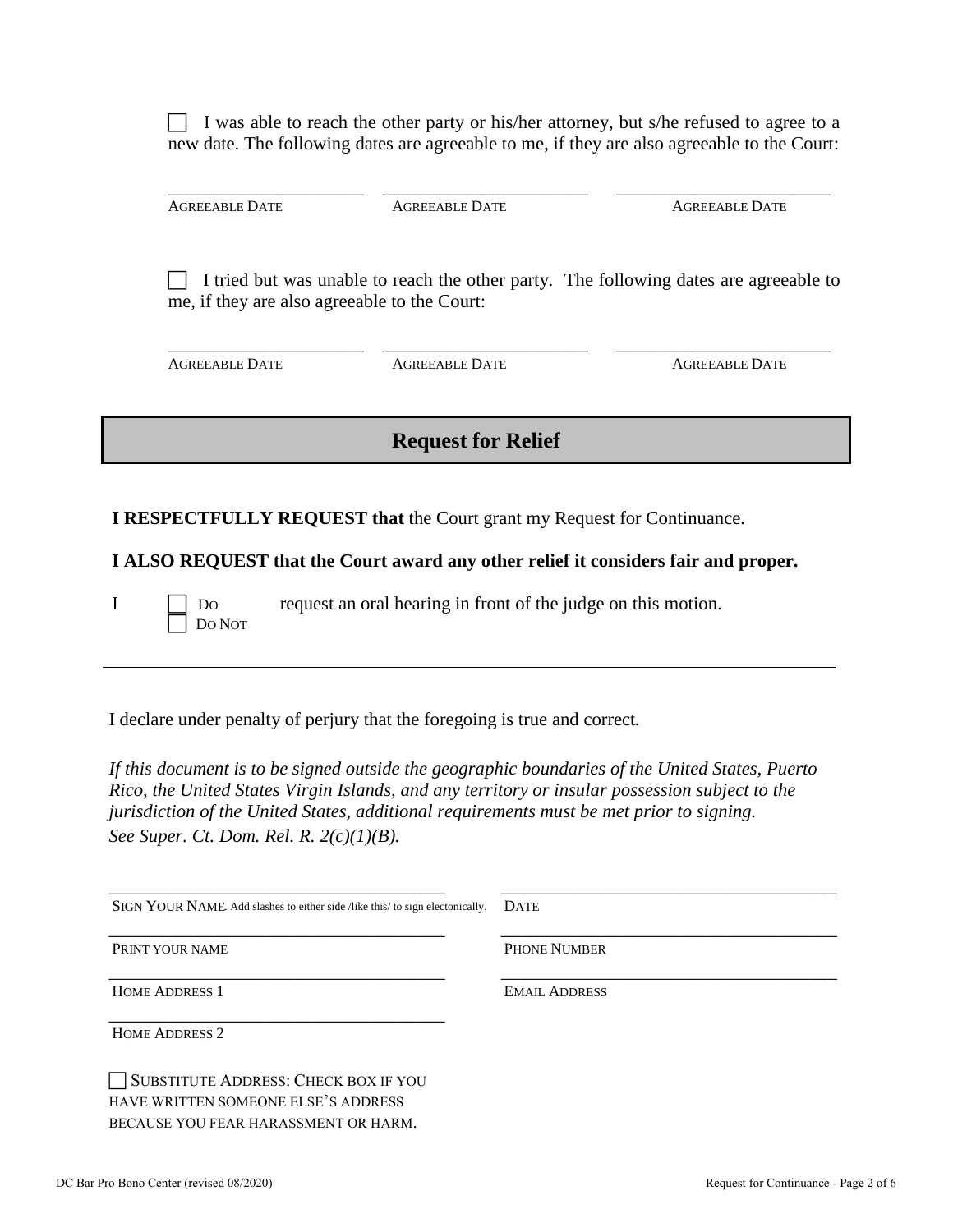# **POINTS AND AUTHORITIES IN SUPPORT OF MOTION**

In support of this Request, I refer to:

- 1. Super. Ct. Gen. Fam. R. G.
- 2. The record in this case.
- 3. The attached supporting document(s), if any.

[LIST ANY DOCUMENTS THAT YOU ARE ATTACHING]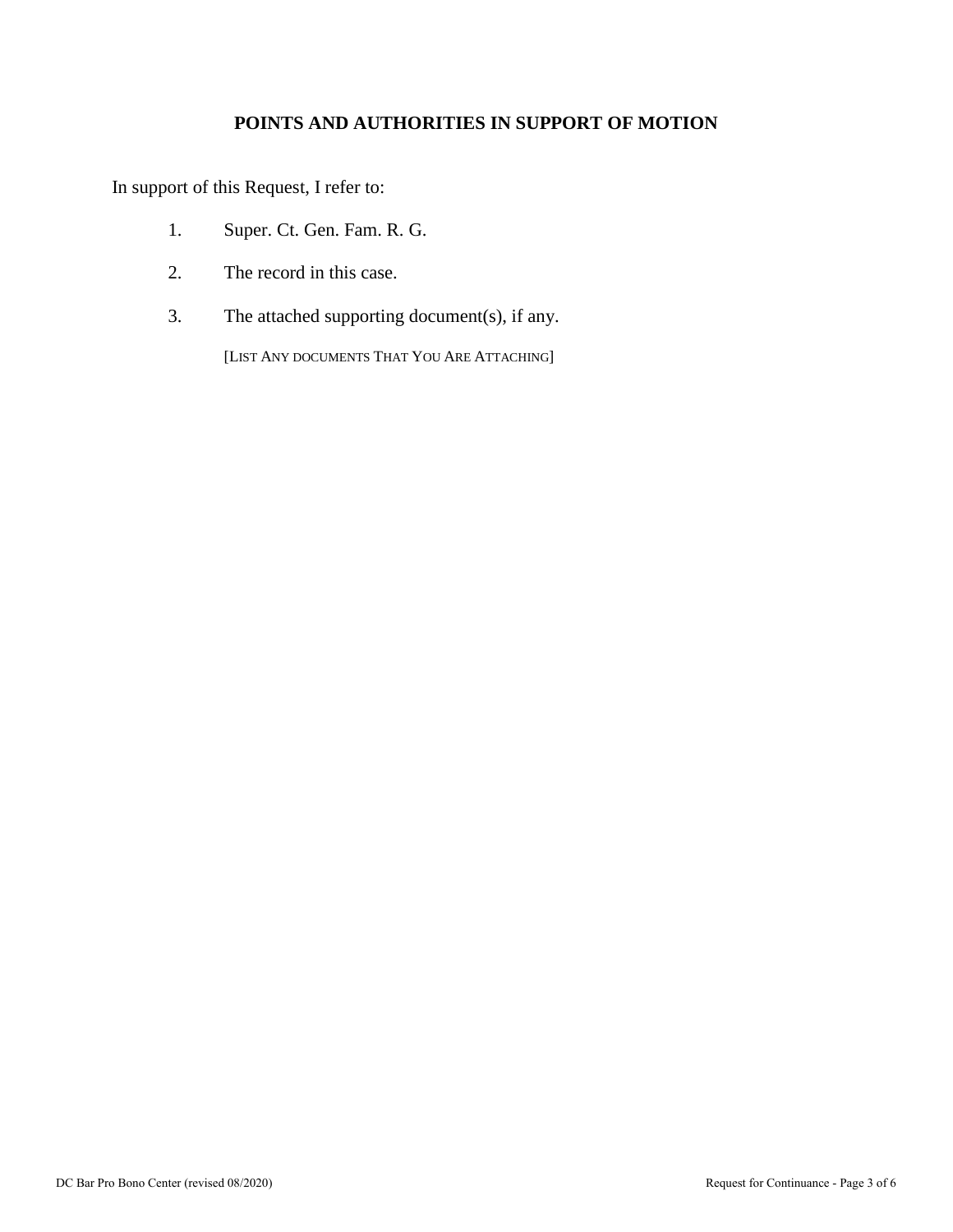### **SUPERIOR COURT OF THE DISTRICT OF COLUMBIA FAMILY COURT Domestic Relations Branch**

PRINT PLAINTIFF'S NAME

\_\_\_\_\_\_\_\_\_\_ DRB \_\_\_\_\_\_\_\_\_\_

PLAINTIFF,

\_\_\_\_\_\_\_\_\_\_\_\_\_\_\_\_\_\_\_\_\_\_\_\_\_\_\_\_\_\_\_\_\_\_\_\_

\_\_\_\_\_\_\_\_\_\_\_\_\_\_\_\_\_\_\_\_\_\_\_\_\_\_\_\_\_\_\_\_\_\_\_\_

JUDGE: \_\_\_\_\_\_\_\_\_\_\_\_\_\_\_\_\_\_

v.

PRINT DEFENDANT'S NAME

DEFENDANT.

### **RULE 5 PROOF OF SERVICE FORM**

**IF YOU HAVE ALREADY SERVED THE OTHER PARTY WITH A COPY OF YOUR PAPERS**, YOU CAN FILL OUT AND FILE THIS **PROOF OF SERVICE FORM** AT THE SAME TIME THAT YOU FILE YOUR PAPERS.

**IF YOU HAVE NOT ALREADY SERVED THE OTHER PARTY WITH A COPY OF YOUR PAPERS**, YOU MUST FILL OUT AND FILE THIS **PROOF OF SERVICE FORM** AFTER YOU SERVE THE OTHER PARTY.

**IF THE OTHER PARTY HAS A LAWYER IN THIS CASE, YOU MUST SERVE A COPY OF THE PAPERS TO THE LAWYER. IF THE OTHER PARTY DOES NOT HAVE A LAWYER, A COPY OF THE PAPERS SHOULD BE SERVED DIRECTLY TO THE OTHER PARTY.** 

|                                                                               |                                      |                             | to:                                                                                                               |
|-------------------------------------------------------------------------------|--------------------------------------|-----------------------------|-------------------------------------------------------------------------------------------------------------------|
| <b>DATE OF SERVICE</b>                                                        |                                      |                             |                                                                                                                   |
|                                                                               |                                      | $NAME(S)$ OF PLEADING $(S)$ |                                                                                                                   |
| The other party, $\frac{1}{\sqrt{1-\frac{1}{2}}}\left\{1-\frac{1}{2}\right\}$ | $\mathbf{or}$<br>NAME OF OTHER PARTY |                             |                                                                                                                   |
|                                                                               | <b>NAME OF ATTORNEY</b>              |                             | who represents $\frac{1}{\sqrt{1-\frac{1}{2}}}\left[\frac{1}{\sqrt{1-\frac{1}{2}}}\right]$<br>NAME OF OTHER PARTY |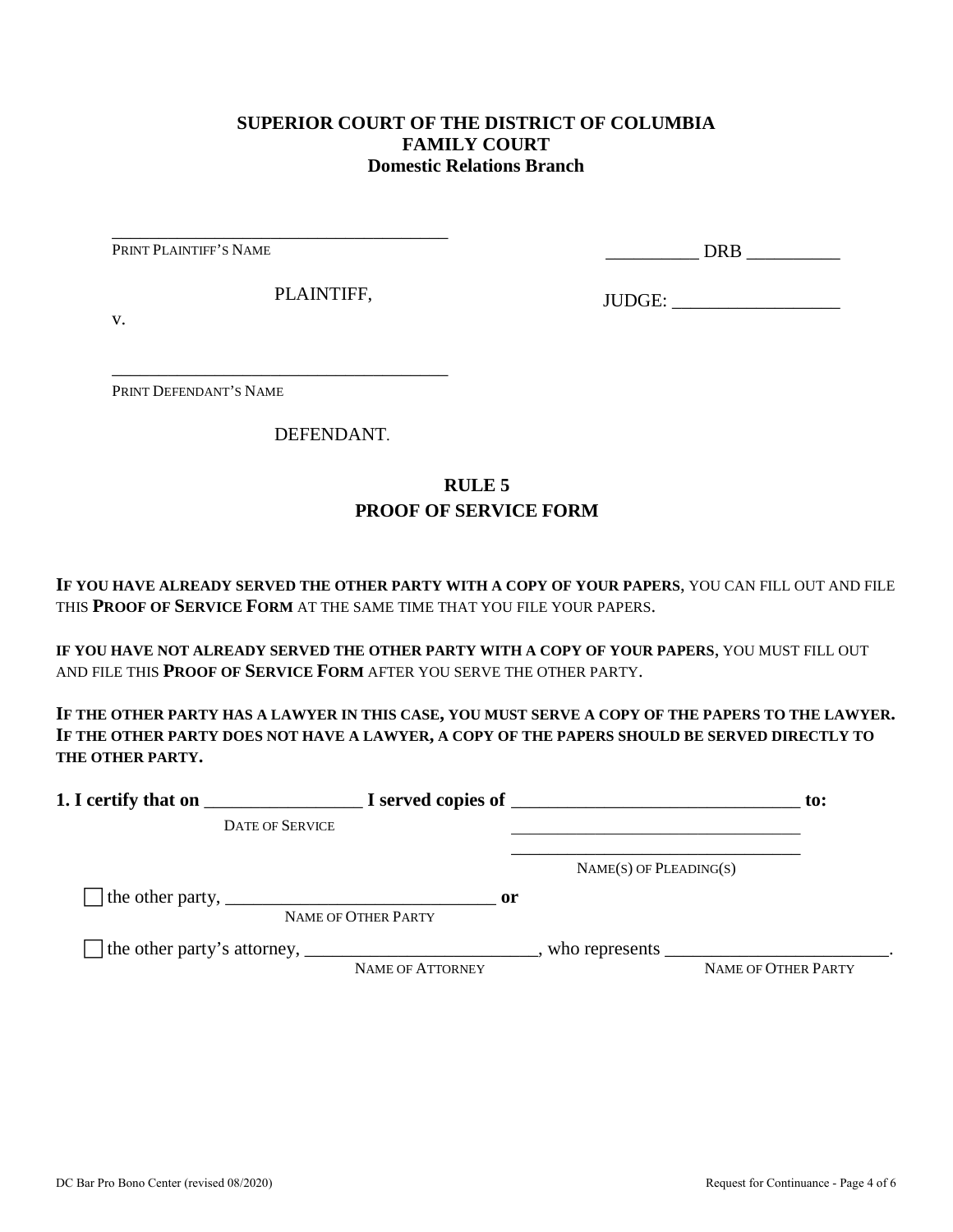#### **2. I delivered copies of the papers by:** [CHECK ONE]

**handing them to the other party**.

 **sending them to the other party by first class mail** to the other party's last known address: \_\_\_\_\_\_\_\_\_\_\_\_\_\_\_\_\_\_\_\_\_\_\_\_\_\_\_\_\_\_\_\_\_\_\_\_\_\_\_\_\_\_\_\_\_\_\_\_\_\_\_\_\_\_\_\_\_\_\_\_\_\_\_\_\_\_\_.

ADDRESS WHERE THE PAPERS WERE SENT **leaving them with a person of suitable age and discretion** who lived with the other party at: \_\_\_\_\_\_\_\_\_\_\_\_\_\_\_\_\_\_\_\_\_\_\_\_\_\_\_\_\_\_\_\_\_\_\_\_\_\_\_\_\_\_\_\_\_\_\_\_\_\_\_\_\_\_\_\_\_\_\_\_\_\_\_\_\_\_\_. ADDRESS OR DESCRIPTION OF PLACE WHERE PAPERS WERE SERVED This place is the other party's  $\Box$  TEMPORARY RESIDENCE. PERMANENT RESIDENCE. OTHER: \_\_\_\_\_\_\_\_\_\_\_\_\_\_\_\_\_\_\_\_\_\_\_\_\_\_\_\_\_\_\_\_\_. SPECIFY OTHER TYPE OF RESIDENCE I state the following about the person I gave the papers to (PROVIDE AS MANY DETAILS AS POSSIBLE): Their name: Their approximate age: \_\_\_\_\_\_\_\_\_\_\_\_\_\_\_\_. Their relationship to the other party is: Spouse/partner Family member (specify): \_\_\_\_\_\_\_\_\_\_\_\_\_\_\_\_\_\_\_\_\_  $\Box$  Roommate  $\Box$  Other: **leaving them at the other party's attorney's office** with the attorney, a clerk or other person in charge: \_\_\_\_\_\_\_\_\_\_\_\_\_\_\_\_\_\_\_\_\_\_\_\_\_\_\_\_\_\_\_\_\_\_\_\_\_\_\_\_\_\_\_\_\_\_\_\_\_\_\_\_\_\_\_\_\_\_\_\_\_\_\_\_ PRINT NAME OF PERSON SERVED WITH PAPERS \_\_\_\_\_\_\_\_\_\_\_\_\_\_\_\_\_\_\_\_\_ TITLE OF PERSON SERVED \_\_\_\_\_\_\_\_\_\_\_\_\_\_\_\_\_\_\_\_\_\_\_\_\_\_\_\_\_\_\_\_\_\_\_\_\_\_\_\_\_\_\_\_\_\_\_\_\_\_\_\_\_\_\_\_\_\_\_\_\_\_\_\_ STREET ADDRESS CITY, STATE AND ZIP CODE **sending them electronically** through CaseFileXpress or some other electronic way agreed to by the other party in writing: \_\_\_\_\_\_\_\_\_\_\_\_\_\_\_\_\_\_\_\_\_\_\_\_\_\_\_\_\_\_\_\_\_\_\_\_\_\_\_\_\_\_\_\_\_\_\_\_\_\_\_\_\_\_\_\_\_\_\_\_\_\_\_\_ EMAIL ADDRESS OF OTHER PARTY (IF USED) \_\_\_\_\_\_\_\_\_\_\_\_\_\_\_\_\_\_\_\_\_\_\_\_\_\_\_\_\_\_\_\_\_\_\_\_\_\_\_\_\_\_\_\_\_\_\_\_\_\_\_\_\_\_\_\_\_\_\_\_\_\_\_\_ ELECTRONIC MEANS USED (FOR EXAMPLE: EMAIL, CASEFILEXPRESS)

\_\_\_\_\_\_\_\_\_\_\_\_\_\_\_\_\_\_\_\_\_\_\_\_\_\_\_\_\_\_\_\_\_\_\_\_\_\_\_\_\_\_\_\_\_\_\_\_\_\_\_\_\_\_\_\_\_\_\_\_\_\_\_\_\_\_\_\_\_

SPECIFY HOW SERVICE WAS COMPLETED

**some other way** agreed to by the other party in writing: